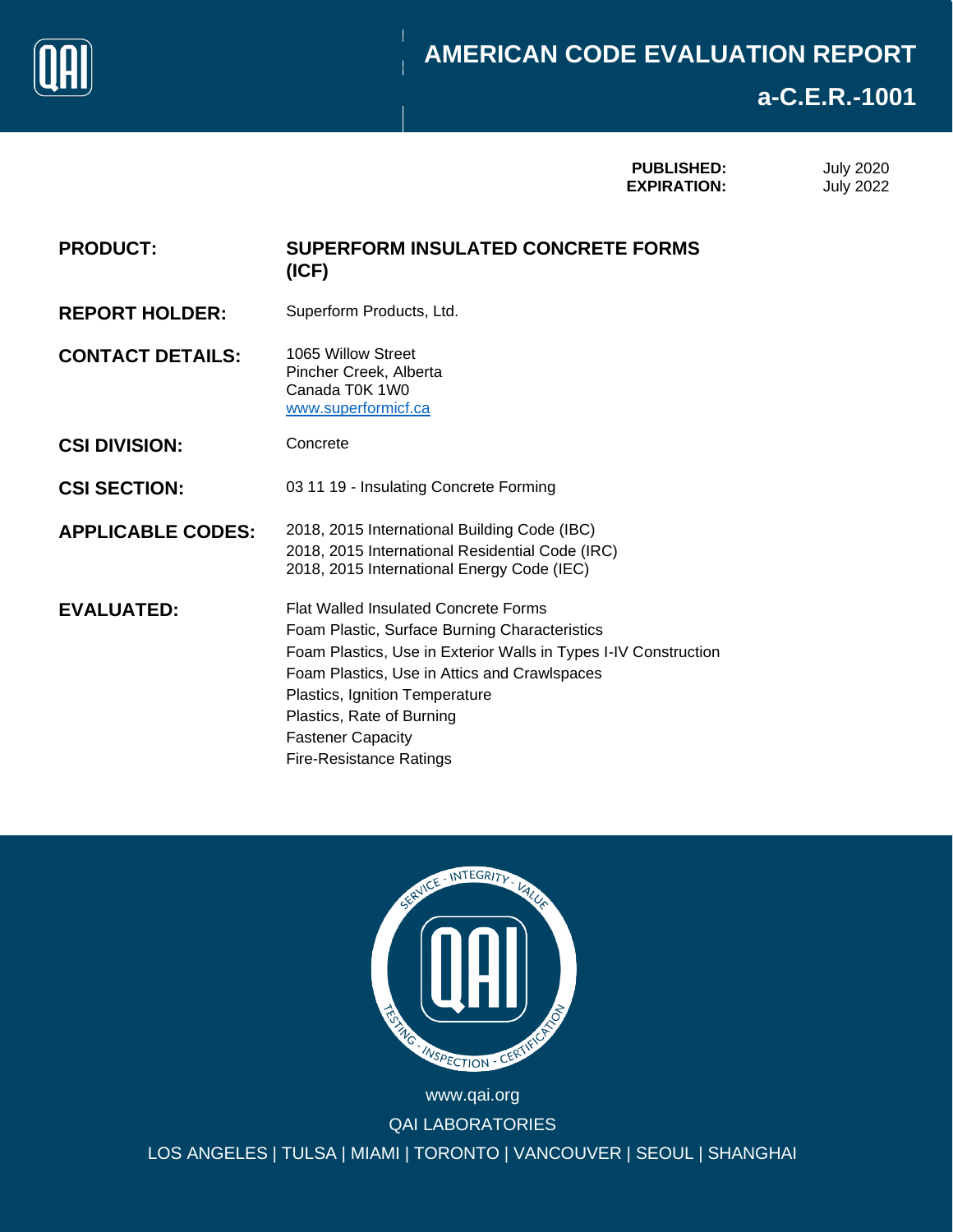

# **1.0 APPROVED FOR FOLLOWING:**

| APPROVED TYPES OF<br>CONSTRUCTION: | Types I-V                                                                                                                                                                                                                                                            |
|------------------------------------|----------------------------------------------------------------------------------------------------------------------------------------------------------------------------------------------------------------------------------------------------------------------|
| <b>APPROVED USE:</b>               | Stay-in-place Concrete Forms                                                                                                                                                                                                                                         |
| APPROVED INSTALLATIONS:            | • Load Bearing and Non-load Bearing Exterior and Interior Walls<br>• Load Bearing and Non-load Bearing Fire-Resistance Rated<br>Walls<br>• Foundation Walls<br>• Retaining Walls<br>• Attic and Crawlspace installations without Code Prescribed<br>Ignition Barrier |

## **2.0 DESCRIPTION:**

## **2.1 General:**

Superform Insulated Concrete Forms (ICF) are modular concrete formworks comprised of Type II expanded polystyrene (EPS) foam plastic thermal insulation panels connected with high density plastic crossties. Superform ICF are placed onsite as stay-in-place forms for concrete placement.

Superform ICF meet *Flat Wall Insulated Concrete Forms* specifications, as defined in Section 1903.4 of the 2018 / 2015 IBC, and Sections R404.1.3.3.6.1 and R608.4.4 of the 2018 / 2015 IRC through compliance to ASTM E2634.

Superform ICF are available in the following products and sizes:

| <b>Concrete Core Thickness</b> |                    | Length |      | Height |     | <b>Style</b>             |
|--------------------------------|--------------------|--------|------|--------|-----|--------------------------|
| inches                         | mm                 | inches | mm   | inches | mm  |                          |
| 4, 6, 6.5, 8                   | 102, 152, 165, 203 | 48     | 1219 | 12     | 305 | <b>Standard Straight</b> |
| 6, 6.5, 8                      | 102, 152, 165, 203 | 48     | 1219 | 12     | 305 | Ledge Block              |
| 6, 6.5, 8                      | 152, 165, 203      | 48     | 1219 | 12     | 305 | <b>Top Block</b>         |
| 4, 6, 6.5, 8                   | 102, 152, 165, 203 | 48     | 1219 | 12     | 305 | 90° Block                |
| 6, 6.5, 8                      | 152, 165, 203      | 48     | 1219 | 12     | 305 | 45° Block                |

## **Table 1. Superform ICF Evaluated Products and Accessories**

Examples of Superform ICF products can be found in Figure 2 of this report.

## **2.2 EPS Foam Plastic Panels:**

Superform ICF include expanded polystyrene (EPS) *foam plastic* thermal insulation panels of 2- 1/2'' – 2-3/4 inches (64-70 mm) thickness on each ICF face. The EPS *foam plastic* component has a flame spread index of 25 or less, and smoke developed index of 450 or less evaluated following UL 723.

The EPS foam is listed by an *approved agency* and complies with Type II specifications per ASTM C578 for use as thermal insulation.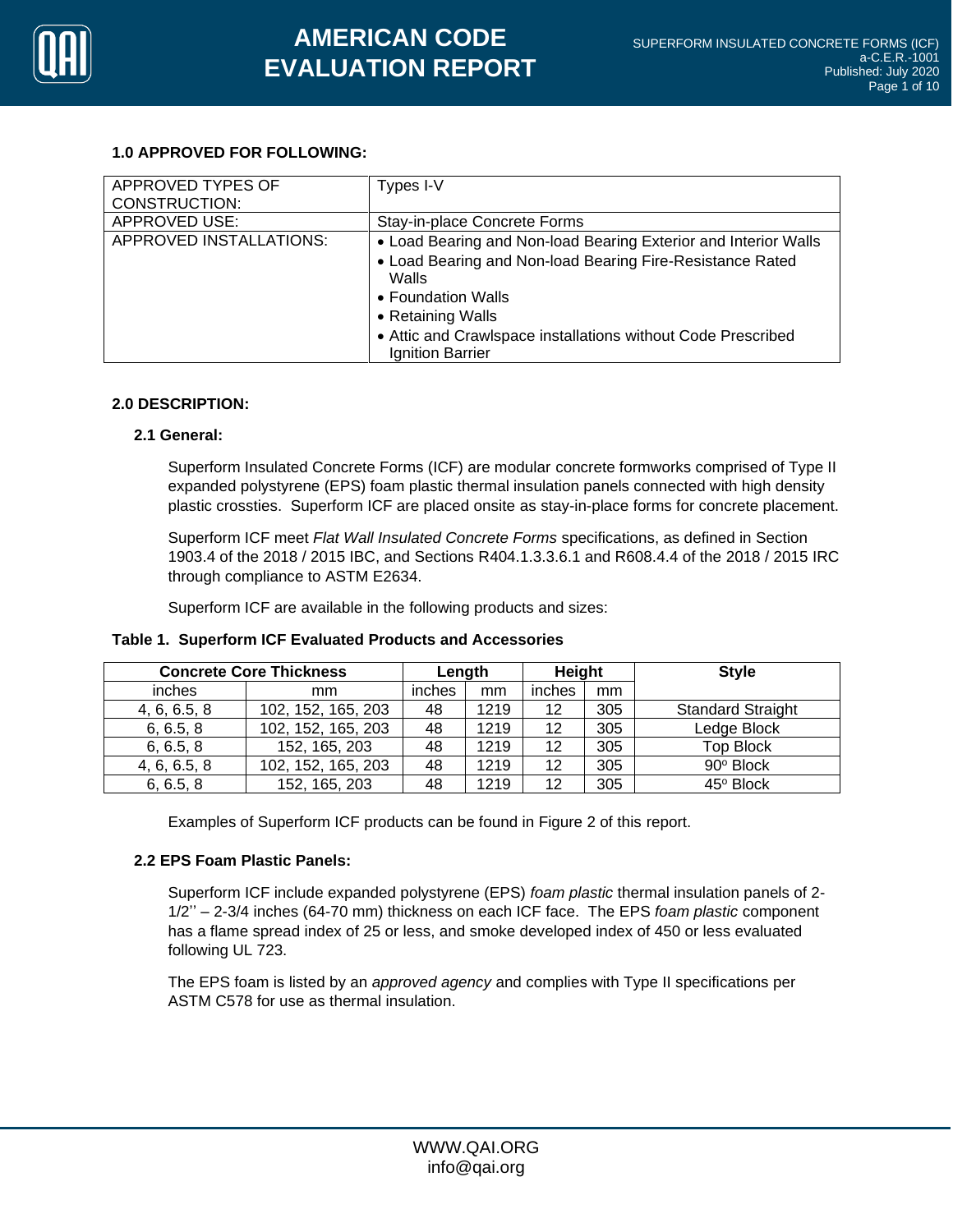

#### **2.3 Crossties:**

Superform ICF include polypropylene cross ties spaced at 6 inches (152 mm), molded into the EPS panels, connecting EPS panels to create the molded concrete form work. Crossties include knockouts to allow concrete flow through the crosstie during concrete placement, and are molded to include receiving channels for ease of rebar placement. Additionally, the polypropylene crossties include a flange molded into the EPS panels, providng an anchoring substrate for mechanical fasteners to connect interior finishes, exterior claddings, and decorum. Fasteners evaluated for use with Superform ICF are outlined in Table 3 of this report including fastener capacities. Locations of web flanges are outlined in Superform ICF EPS panel faces to provide direction during fastener installation.

Superform ICF crossties have spotaneous igntion temperatures  $> 650$ °F (343°C) when tested to ASTM D1929 and is classifeid as CC2 when tested to ASTM D635.

## **2.4 Concrete Core:**

Concrete is placed at the jobsite. Concrete design, specifications and applications are to be in accordance with the project requirements per the applicable code(s) and are outside the scope of this report, except where specific concrete criteria are noted.

#### **2.5 Rebar (reinforcement):**

Reinforcment is applied at the jobsite. Reinforcement design, specifications and installation are to be in accordance with the project requirements and applicable code(s), and are outside the scope of this report.

#### **3.0 DESIGN:**

Superform ICF wall design including concrete and reinforcement is outside the scope of this report. See below for information regarding design criteria for use with Superform ICF.

**2018 / 2015 IBC:** Superform ICF construction governed by the IBC are to have concrete walls designed in accordance with Chapters 16 and 19. Where used as footings or foundations, design shall be in accordance with Chapter 18.

**2018 / 2015 IRC:** Superform ICF construction governed by the IRC are to have concrete walls designed in accordance with Section R308. Where used as footings or foundations, design shall be in accordance with IRC Chapter 4.

## **4.0 INSTALLATIONS:**

#### **4.1 General:**

Installation of Superform ICF must comply with the manufacturer's published installation instructions, this report, and the applicable code(s). Where conflicts exist, this report and the applicable building code shall govern.

Superform ICF construction designed in accordance with 2018 / 2015 IBC and 2018 / 2015 IRC require special inspections as defined by Section 1705 of the IBC.

Superform ICF construction conducted following IRC prescriptive methodology does not require special inspections. The authoroity having jurisdication should be consulted in case of question.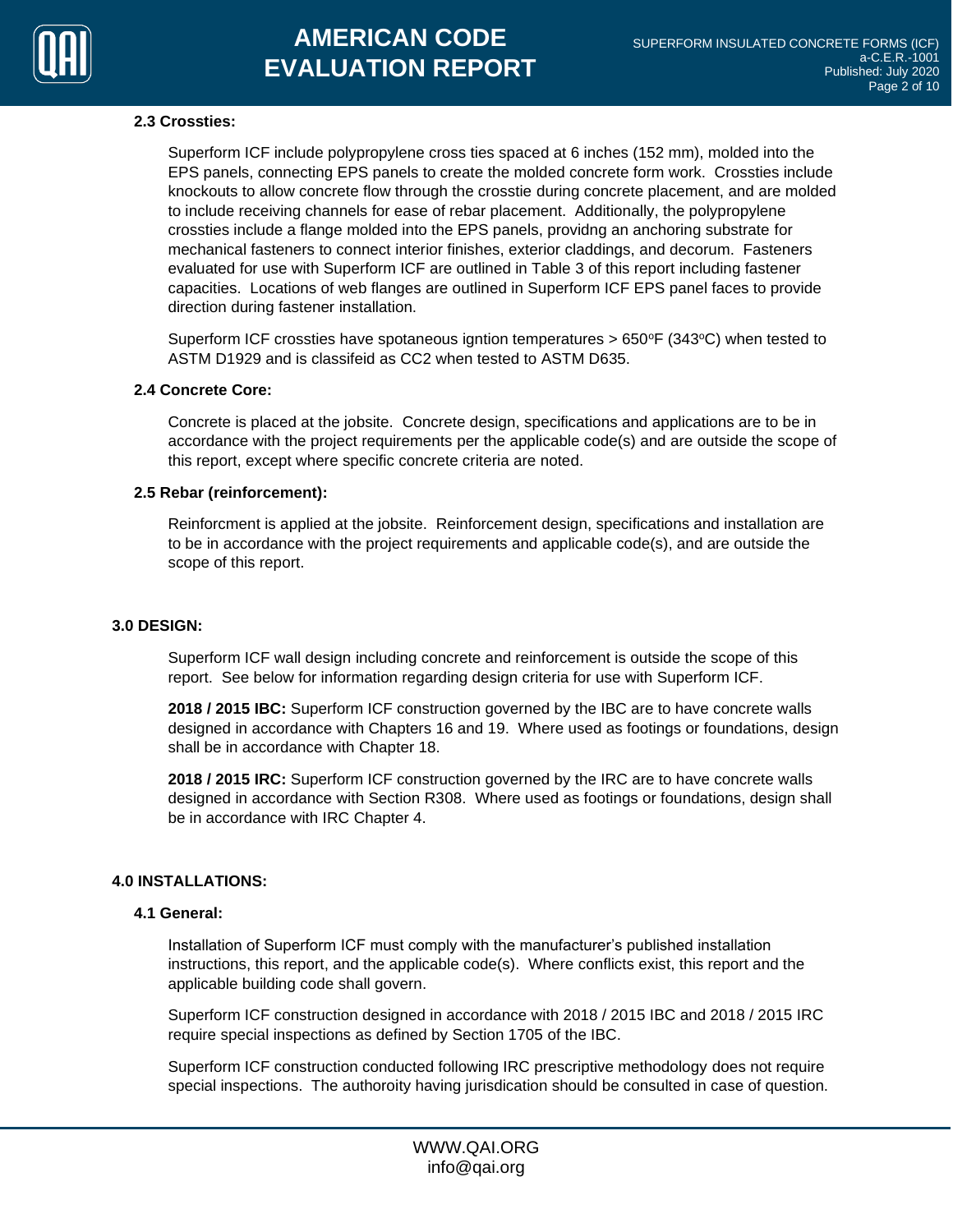

## **4.2 Interior:**

## **4.2.1 General:**

Superform ICF components found on the interior of the building are to be installed in accordance with section 4.2.2 and 4.2.3 of this report, as appropriate. Connecting of interior decorum, furniture and cabinetry are approved where the necessary load resistance for objects secured to Superform ICF are provided by fasteners as outlined in Table 3 of this report, with service loads not exceeding the allowable load carrying capacity of the fasteners as noted in this report.

## **4.2.2 Occupied Space:**

4.2.2.1 Use With a Code Prescribed Thermal Barrier.

**2018 / 2015 IBC:** Superform ICF EPS thermal insulation exposed to occupancies of the building interior shall be covered by a thermal barrier of minimum  $\frac{1}{2}$  inch thick gypsum board complying with ASTM C1396, or by a material complying with NFPA 275 compatible for use with the Type II EPS insulation at thicknesses greater than 2-¾ inches (70 mm). Gypsum shall be mechanically connected to the Superform ICF crossties with fasteners outlined in Table 3 of this report, with the gypsum oriented either vertically or horizontally. The gypsum boards are to be secured with fasteners spaced at 12 inches (305 mm) on center vertically, and 16 inches (405 mm) on center horizontally, with fasteners penetrating the crosstie flanges of the underlying Superform ICF. Taping and mudding of fastener heads and joints is optional where gypsum is used.

**2018 / 2015 IRC:** Superform ICF EPS thermal insulation exposed to occupancies of the building shall be protected by a thermal barrier of minimum of  $\frac{1}{2}$  inch gypsum wall board complying with ASTM C1396, 23/32 inch thick structural wood panel, or a material complying with NFPA 275 compatible for use with the Type II EPS insulation at thicknesses greater than 2-¾ inches (70 mm). Where gypsum or structural wood panels are used, they shall be mechanically connected to the Superform ICF crossties with fasteners outlined in Table 3 of this report, with panels oriented either vertically or horizontally. The panels are to be secured with fasteners spaced at 12 inches (305 mm) on center vertically, and 16 inches (405 mm) on center horizontally, with fasteners penetrating the crosstie flanges of the underlying Superform ICF. Taping and mudding of fastener heads and joints is optional where gypsum is used.

4.2.2.2 Use Without a Code Prescribed Thermal Barrier.

No alternative coverings for use as alternative thermal barrier are approved under this current report over Superform ICF.

## **4.2.3 Attic and Crawlspace:**

4.2.3.1 Use With a Code Prescribed Ignition Barrier:

Superform ICF EPS thermal insulation exposed in attics and crawlspaces is to be protected with a code prescribed ignition barrier as defined in the Section 2603.4.1.6 of the 2018 / 2015 IBC and Sections R316.5.3 and R316.5.4 of the 2018 / 2015 IRC. The ignition barrier is to cover all exposed foam.

4.2.3.2 Use Without a Code Prescribed Ignition Barrier:

Superform ICF EPS thermal insulation panels exposed in attics and crawlspaces can be installed without the prescribed ignition barrier as defined in the 2018 / 2015 IBC and 2018 / 2015 IRC, only when the following conditions are present: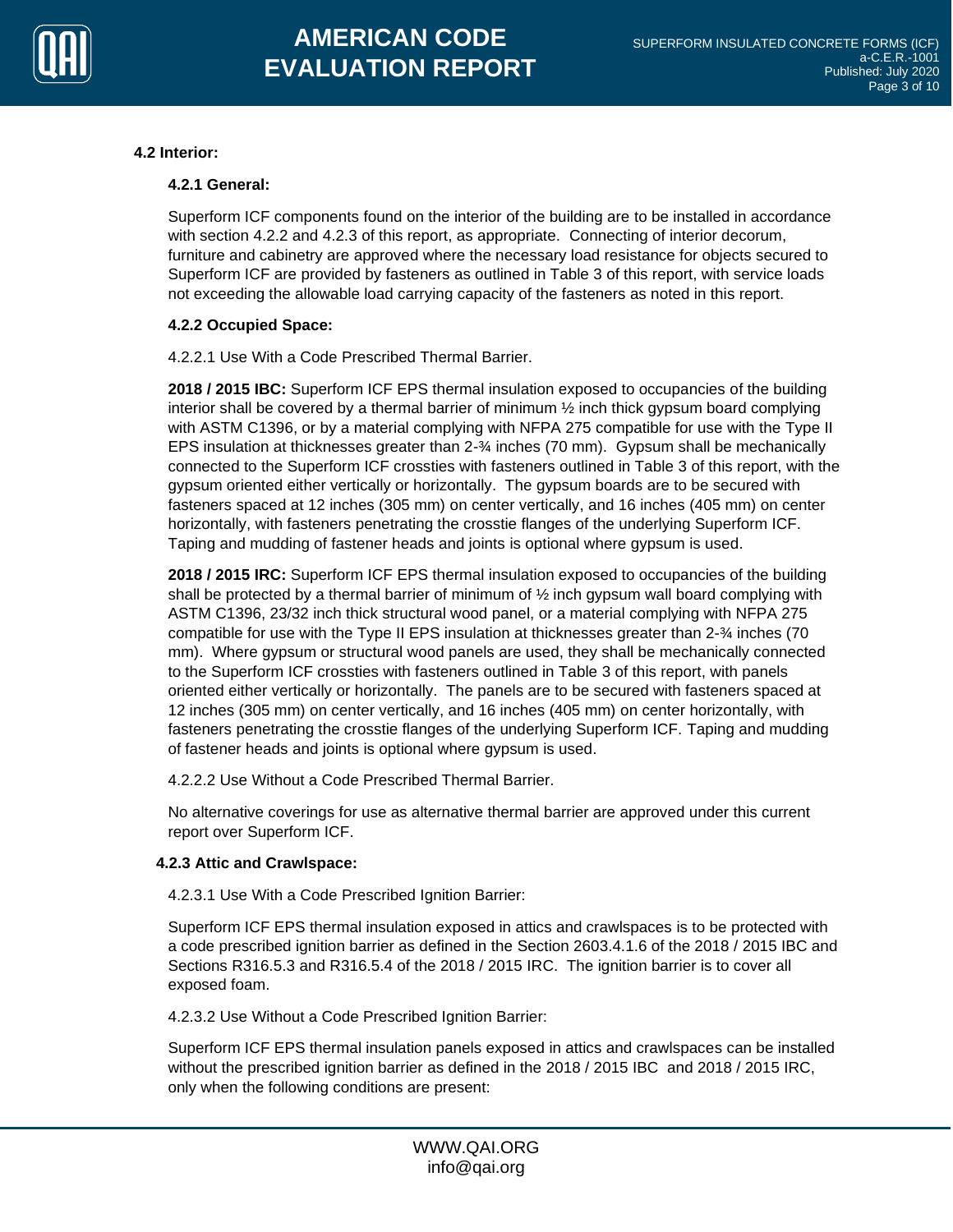

- $\circ$  Entry to the attic or crawlspace is limited to service of utilities only. Storage or occupancy are not permitted.
- o No interconnected areas exist to the attic or crawlspace.
- $\circ$  Air from the attic or crawlspace is not circulated to other areas of the building.
- $\degree$  Ventilation is provided as required by 2018 / 2015 IBC Chapter 12 or 2018 / 2015 IRC Section R306.
- $\circ$  Combustion air is provided in accordance with the IMC (International Mechanical Code) Section 701.
- $\circ$  Label at minimum 1 per location, or 1 label per 160 ft<sup>2</sup> exposed foam, which ever greater, is present outlining product as "*Approved for Use in Attic and Crawlspace*". See Figure 1 of this report for an example of approved Superform ICF label.

## **4.3 Exterior:**

## **4.3.1. Above Grade:**

Superform ICF shall be covered by an approved exterior cladding complying with the applicable code. Connection details for achoring of cladding must be designed to resist the dead and service loads determined in accordance with the governing buildng code. Fasteners including load resistance are to comply wtith Table 3 of this report.

#### **4.3.2. Below Grade:**

Dampproofing and waterproofing materials shall be installed in accordance with 2018 / 2015 IBC Chapter 1805 or 2018 / 2015 IRC Section R406 as applicable. The dampproofing or waterproofing material must be compatible for use with EPS thermal insulation products. For foundation walls designed as freestanding, backfill is permitted prior to floor installation. For below grade walls relying on the floor for strucural support, backfill is not permitted until the floor installation is complete.

Foundation walls and footings are to be designed and installed in accordance with 2018 / 2015 IBC Chapter 18 or 2018 / 2015 IRC Section R404, as applicable. Foundation walls are approved for supporting steel and wood framed constructions, where the steel or wood elements in contact with concrete are protected as required by code.

Retaining walls are to be designed and installed in accordance with 2018 / 2015 IBC Chapter 1807. Where used as retainnig walls under the IRC, the authority having jurisdication should be consulted.

In areas of termite activity defined as very heavy, an approved method of protecting the foam plastic and structure from subterranean termite damage is required.

## *4.4. Fire-Resistance-Rated Construction:*

Superform ICF are approved for use in applications where a loadbearing fire-resisteance-rating is required for up to 4 hours from exterior or interior orientation to fire.

See Section 8.2 of this report for details of installation for use in fire-resistance-rated applications.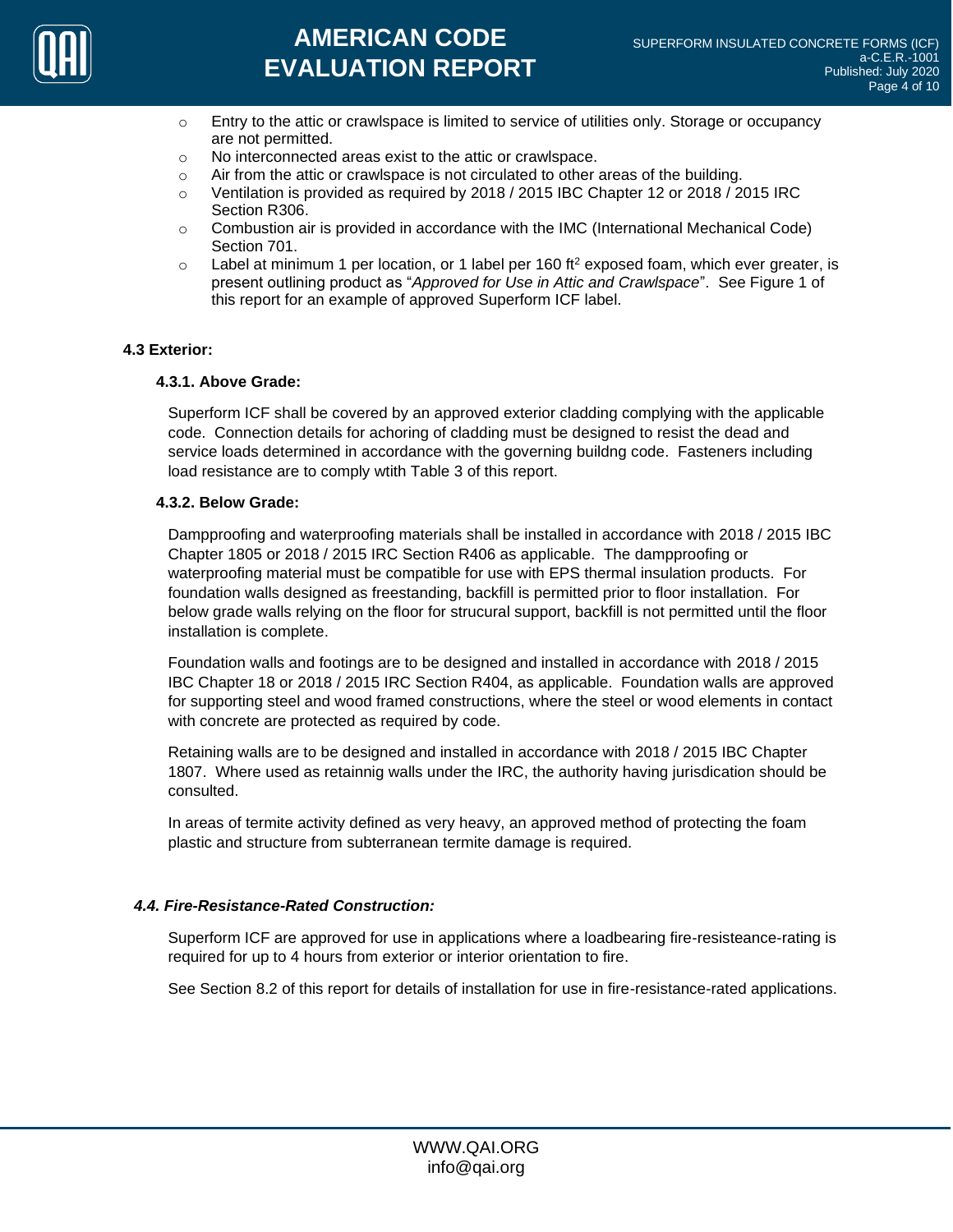

## *4.5 Type I-IV (Non-combustible) Construction:*

## **4.5.1 General:**

Superform ICF are appproved for use in exterior walls of Types I-IV (non-combustible) construction.

All exterior claddings systems require a thermal barrier applied on the occupancy (interior) face, in accordance with Section 4.2.2.1 of this report.

Fire blocking is required in interior areas at maximum each floorline, to limit the spread of flames and smoke from one compartment to another.

## **4.5.2 Exterior Insulation Finishing Systems (EIFS):**

When used with EIFS systems as outlined below where no additional EPS is incuded in the EIFS assembly, backwrapping and installtion of the EIFS lamina are to follow the EIFS manufacturer's published installation instructions.

Where additional EPS is applied over Superform ICF, the Superform ICF exterior foam plastic component must be considered in calculating an equivalent fuel load as nominal 1.5 lbs/ft<sup>3</sup> (24 kg/m<sup>3</sup>) density to the approved expanded polystyrene fuel load component of the approved EIFS.

| <b>EIFS</b><br><b>PRODUCT</b> | <b>EIFS</b><br><b>MANUFACTURER</b> | <b>MAXIMUM EIFS</b><br><b>EPS THICKNESS*</b><br>(TYPE I $@$ 1.0 lb/ft <sup>3</sup> ) | <b>SUPERFORM ICF EPS</b><br><b>THICKNESS</b><br>(TYPE II $@$ 1.5 lbs/ft <sup>3</sup> ) | <b>MAXIMUM APPLIED</b><br><b>EPS THICKNESS</b><br><b>FINISHED EIFS**</b> |
|-------------------------------|------------------------------------|--------------------------------------------------------------------------------------|----------------------------------------------------------------------------------------|--------------------------------------------------------------------------|
| <b>StoTherm</b>               | Sto Corporation                    | 8 inches                                                                             | $2-3/4$ inches                                                                         | $10-3/4$ inches                                                          |
| Essence                       |                                    | $(203 \, \text{mm})$                                                                 | $(70 \text{ mm})$                                                                      | $(273$ mm)                                                               |
| StoTherm                      | Sto Corporation                    | 5 inches                                                                             | 2-3/4 inches                                                                           | 7-3/4 inches                                                             |
| NExT                          |                                    | (127 mm)                                                                             | $(70 \text{ mm})$                                                                      | $(197$ mm)                                                               |
| Dryvit                        | <b>Dryvit Corporation</b>          | 9 inches                                                                             | $2-3/4$ inches                                                                         | 11.75 inches                                                             |
| Outsulation                   | Inc.                               | (229 mm)                                                                             | (70 mm)                                                                                | $(298$ mm $)$                                                            |

**Table 2. Details of EIFS systems approved for use with Superform ICF include:**

\* Maximum thickness of EIFS (Type 1 @ 1.0 lb/ft<sup>3</sup> ) when applied over Superform ICF. \*\* Maximum total thickness of EIFS and Superform ICF EPS.

EPS thickness above is provided considering combined Superform ICF EPS component with EIFS EPS component providing equivalent fuel load to above described Type I-IV approved EIFS assemblies. Manufacturer's installation instructions for application with EIFS including backwrap details are to be followed during installation, with backwrap anchoring and overlaps required, connected at competent anchor points. Anchoring of backwraps to the face of Superform ICF EPS component is not permitted.

## **4.5.3 Exterior Brick Veneer:**

Brick veneer is to be anchored to Superform ICF cross ties with fasteners required to penetrate the cross tie flange. Anchoring schedules used shall be designed to resist the anticipated gravity and service loads based on fastener capacity values outlined in Table 3 of this report. Brick veneer used is to comply with 2018 / 2015 IBC, and shall be installed with a minimum 1 inch (25 mm) air gap between the exterior Superform ICF EPS panel face, and the brick veneer. Brick veneer is to be supported along floor lines in accordance with the applicable code.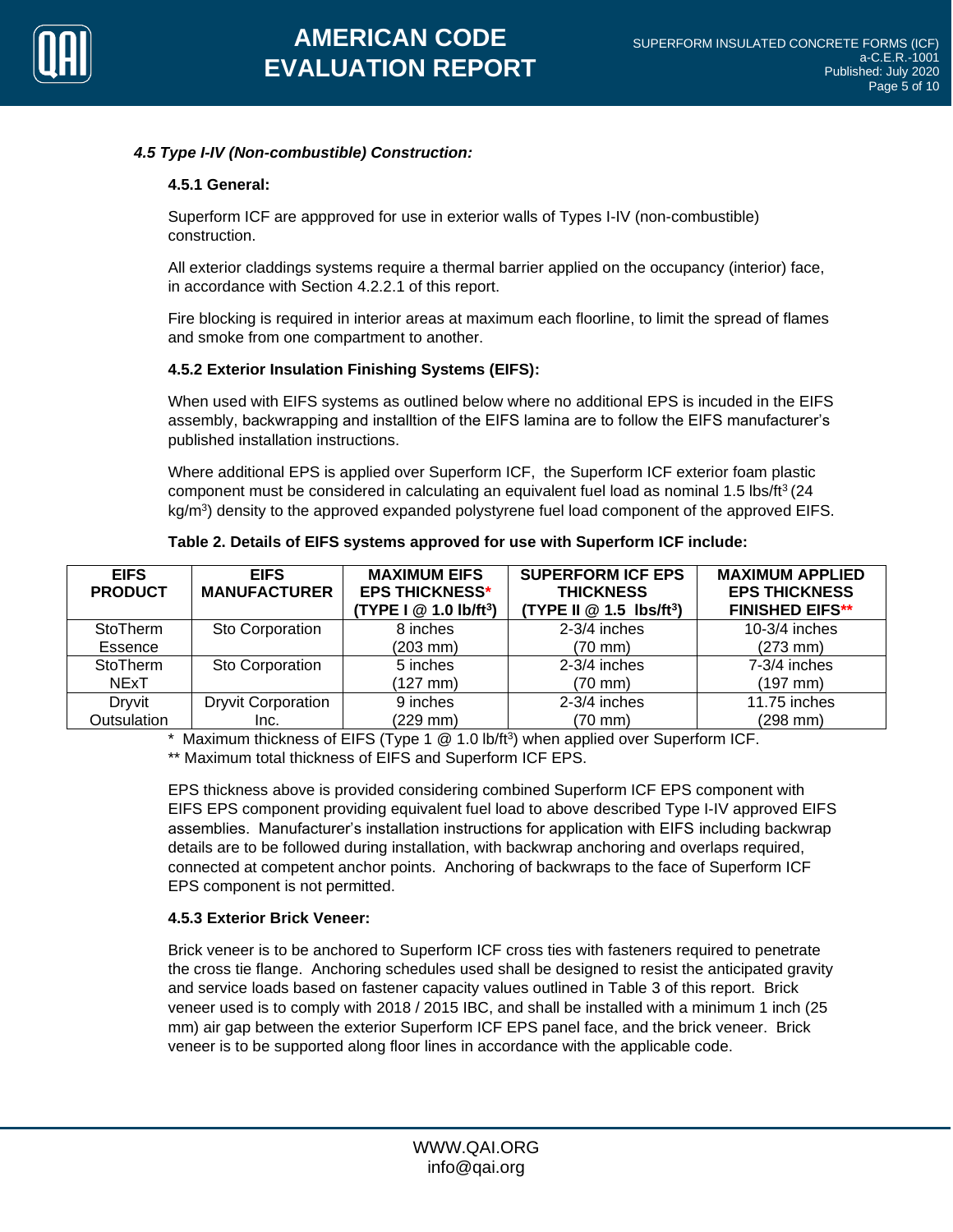#### **4.5.4 Exterior Plaster:**

Exterior plaster including metal lath is to comply with the applicable code, and shall be a minimum of 7/8 inch (22.2 mm) thickness. Fasteners connecting the metal lath to Superform ICF cross ties are required to penetrate the cross tie flanges. Anchoring schedules used shall be designed to resist the anticipated gravity and service loads based on fastener capacity values outlined in Table 3 of this report.

## **5.0 LIMITATIONS**

- Superform ICF are to be protected from direct sunlight exposure to the plastic crossties.
- Superform ICF are manufactured in Pincher Creek, Alberta with inspections by QAI Laboratories.
- Superform ICF are required to be separated from interior space by an approved thermal barrier when installed in accordance with Section 4.2.2 of this report and the applicable code
- Superform ICF are approved for use in Attic and Crawlspace applications when installed in accordance with Section 4.2.3 of this report and the applicable code and where products bear a visible label outlining "*Approved for Use in Attics and Crawlspaces"*.
- Superform ICF are required to be protected by a code-compliant exterior cladding when installed on the exterior of the buidling above grade, or code compliant damproofing and waterproofing material when installed on the exterior below grade. Refer to section 4.3 of this report for details.
- Superform ICF when used in fire-resistance-rated construction are to be installed in accordance with Section 4.4 and Section 8.2 of this report.
- Superform ICF used in Types I-IV Construction are to be installed in accordance with Section 4.5 of this report.
- Superform ICF used below grade in terminte infestation areas defined as "very heavy" require protection in accordance with IBC Section 2603.8 or IRC R318.4, as applicable.
- Superform ICF have product labels visible at minimum every 160 ft<sup>2</sup>.

## **6.0 SUPPORTING INFORMATION:**

The following data has been evaluated for Superform ICF:

- o Data outlining compliance for use as Flat Wall Insulated Concrete Forms, as detailed in ASTM E2634.
- o Data outlining details for use in load-bearing fire-resistance rated construction per ASTM E119.
- $\circ$  Data outlining details for use in exterior walls of Types I-IV construction as detalied in Chapter 26 of 2018 / 2015 IBC.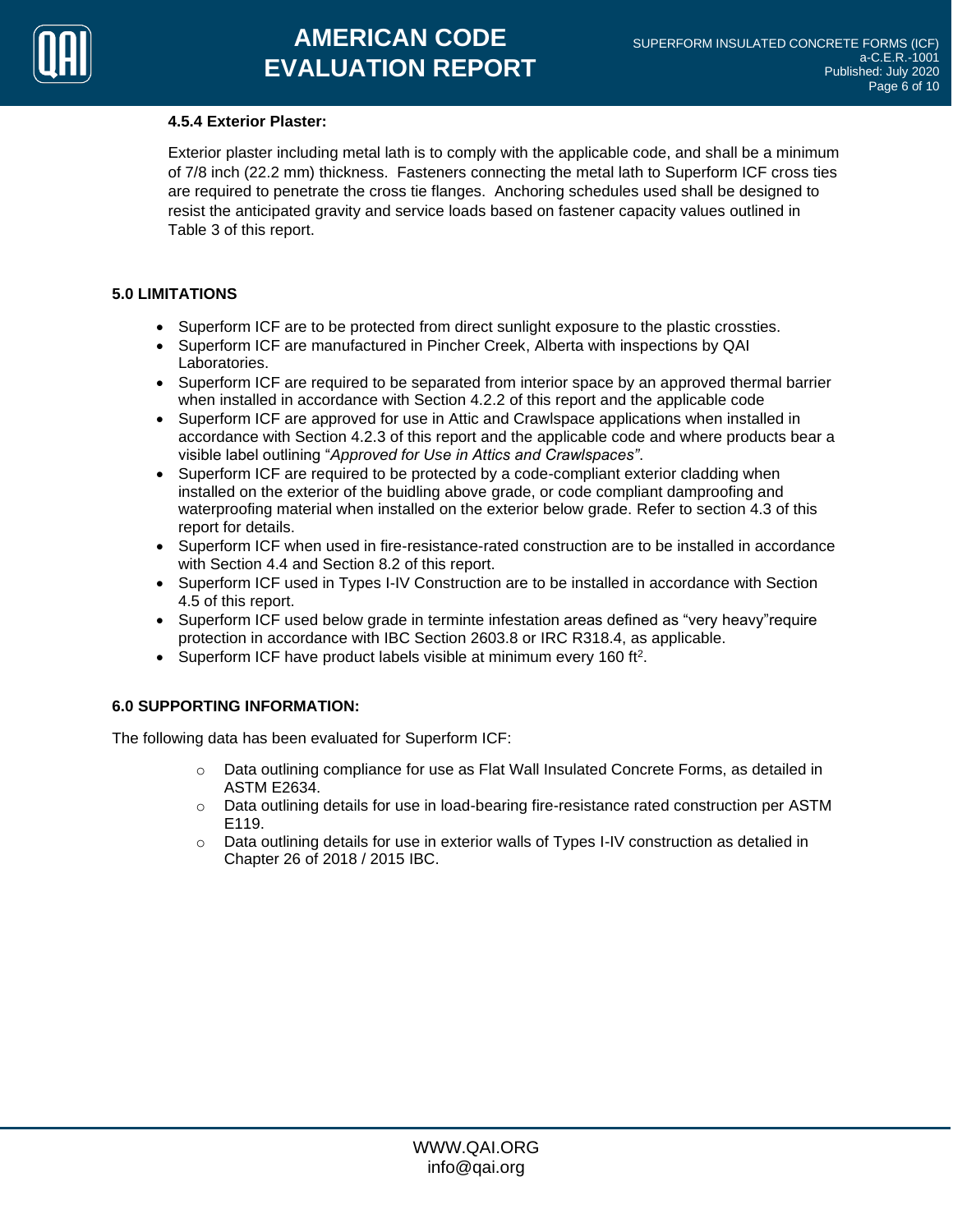

# **AMERICAN CODE EVALUATION REPORT**

## **7.0 MARKING:**

**SUPERFORM ICF** Core Size: 4", 6, 6 1/2", 8" Manufactured By: Superform Products Ltd. Pincher Creek, AB Canada **Leaders in Insulated Concrete Inspected and Certified** Forming **Approval Bodies:** Certified To: **QAI Laboratories** CAN/ULC S701: Type 2 **ASTM C578: Type II** ASTM E84: FSI  $\leq$  25, SDI  $\leq$  450 CAN/ULC S102.2: FSI ≤ 210, SDI ≤ 450 **Evaluated To: REPORT: a.C.E.R. - 1001** APPROVED FOR USE IN ATTICS AND CRAWL SPACES CAUTION: Material is combustible. A protective or thermal barrier is required per the applicable building code.

Superform ICF finished products example label are outlined in Figure 1 below.

## **Figure 1. Example of Superform ICF Finished Product Label**

## **8.0 RESULTS / RATINGS:**

## **8.1 Allowable Fastener Capacities**

#### **Table 3. Superform ICF Approved Fasteners Including Capacities**

|                                                                                                       | <b>FASTENER CAPACITY</b>                          |                                                      |  |
|-------------------------------------------------------------------------------------------------------|---------------------------------------------------|------------------------------------------------------|--|
| <b>FASTENER</b>                                                                                       | <b>Allowable</b><br><b>Withdrawal Ibs</b><br>(kg) | <b>Allowable</b><br><b>Lateral Shear</b><br>lbs (kg) |  |
| #6 Coarse Thread Drywall Screw, minimum penetration 3/4<br>inch (19 mm) into Superform ICF Crossties. | 52 (24)                                           | 115 (52)                                             |  |
| #10 Coarse Thread Wood Screw, minimum penetration 3/4<br>inch (19 mm) into Superform ICF Crossties.   | 48 (22)                                           | 125(57)                                              |  |
| #14 Coarse Thread Wood Screw, minimum penetration 3/4<br>inch (19 mm) into Superform ICF Crossties.   | 57 (26)                                           | 135(61)                                              |  |
| 16 Gauge 1/2 inch Crown Staple, minimum penetration 1<br>inch (25 mm) into Superform ICF Crossties.   | 8.5(4)                                            | 12(5.5)                                              |  |

Note 1: Calculation of penetration into Superform ICF is taken as fastener length minus thickness of objects between Superform ICF face and fastener head. Fasteners must penetrate the crossties.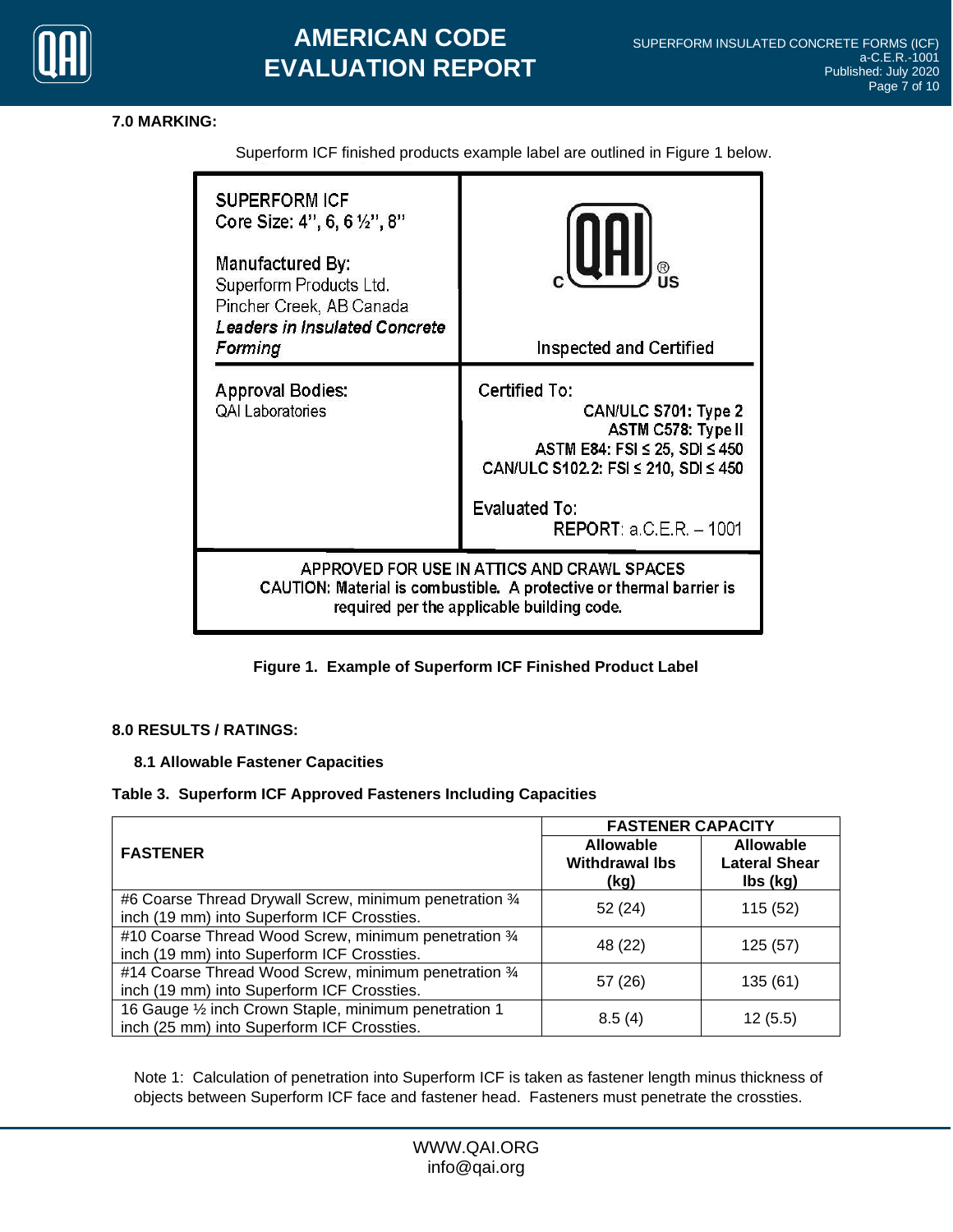

# **AMERICAN CODE EVALUATION REPORT**

## **8.2 Fire-Resistance-Rated Assembly Details**

## **Table 4. Superform ICF Approved 4-hour Load Bearing Fire-Resistance-Rated Assemblies.**



| No. | <b>COMPONENT</b>                            | <b>DESCRIPTION</b>                                                                                                                                                                                                                                                                                                                                                                                                                                                                     |
|-----|---------------------------------------------|----------------------------------------------------------------------------------------------------------------------------------------------------------------------------------------------------------------------------------------------------------------------------------------------------------------------------------------------------------------------------------------------------------------------------------------------------------------------------------------|
|     | Interior<br>Sheathing<br>(Not Shown)        | Any approved thermal barrier for the protection of foam plastic insulation, per the applicable<br>building code can be used.                                                                                                                                                                                                                                                                                                                                                           |
|     | Expanded<br>Polystyrene<br>(EPS) Insulation | Superform ICF component 70 mm (2 34) inch thickness Type 2 (CAN/ULC S701) / Type II (ASTM<br>C578) QAI certified expanded polystyrene thermal insulation. Superform ICF EPS panels have<br>interlocking teeth to allow stacking onsite to create the forming wall.                                                                                                                                                                                                                     |
| 3   | Web Ties                                    | Superform polypropylene web tie components spaced at 153 mm (6 inches) on center spacing<br>through Superform ICF. Web ties can be stacked or staggered vertically during installation<br>(staggered web tie system shown).                                                                                                                                                                                                                                                            |
| 4   | Concrete Core                               | Minimum 165 mm (6.5 inches) thickness concrete core or greater, of minimum 21 MPa (3,000 psl)<br>compressive strength. Steel reinforcing, while not shown, is approved for use. Rebar addition is<br>to be designed and approved by a registered design professional, or authority having jurisdiction in<br>accordance with the applicable code requirements.                                                                                                                         |
| 5   | Exterior<br>Cladding (Not<br>Shown)         | Exterior claddings are approved for use with the Superform 4-hour load bearing fire-rated-resistant<br>wall assembly without negatively impacting the fire rating. These exterior claddings include: brick<br>veneer, stucco, fire-resistance rated exterior insulating finish systems, cultured stone, aluminum<br>and steel products.<br>All exterior claddings are to be installed with the applicable building code, and the manufacturer's<br>approved installation instructions. |
|     |                                             | Note 1: The allowable load for Superform ICE 4 Hour Load Bearing Fire-Resistance-Rated Construction                                                                                                                                                                                                                                                                                                                                                                                    |

upertorm ICF 4 Hour Load Bearing Fire-Resistance-Rated Construction is to be determined by a registered design professional, or authority having jurisdiction in accordance with the applicable codes.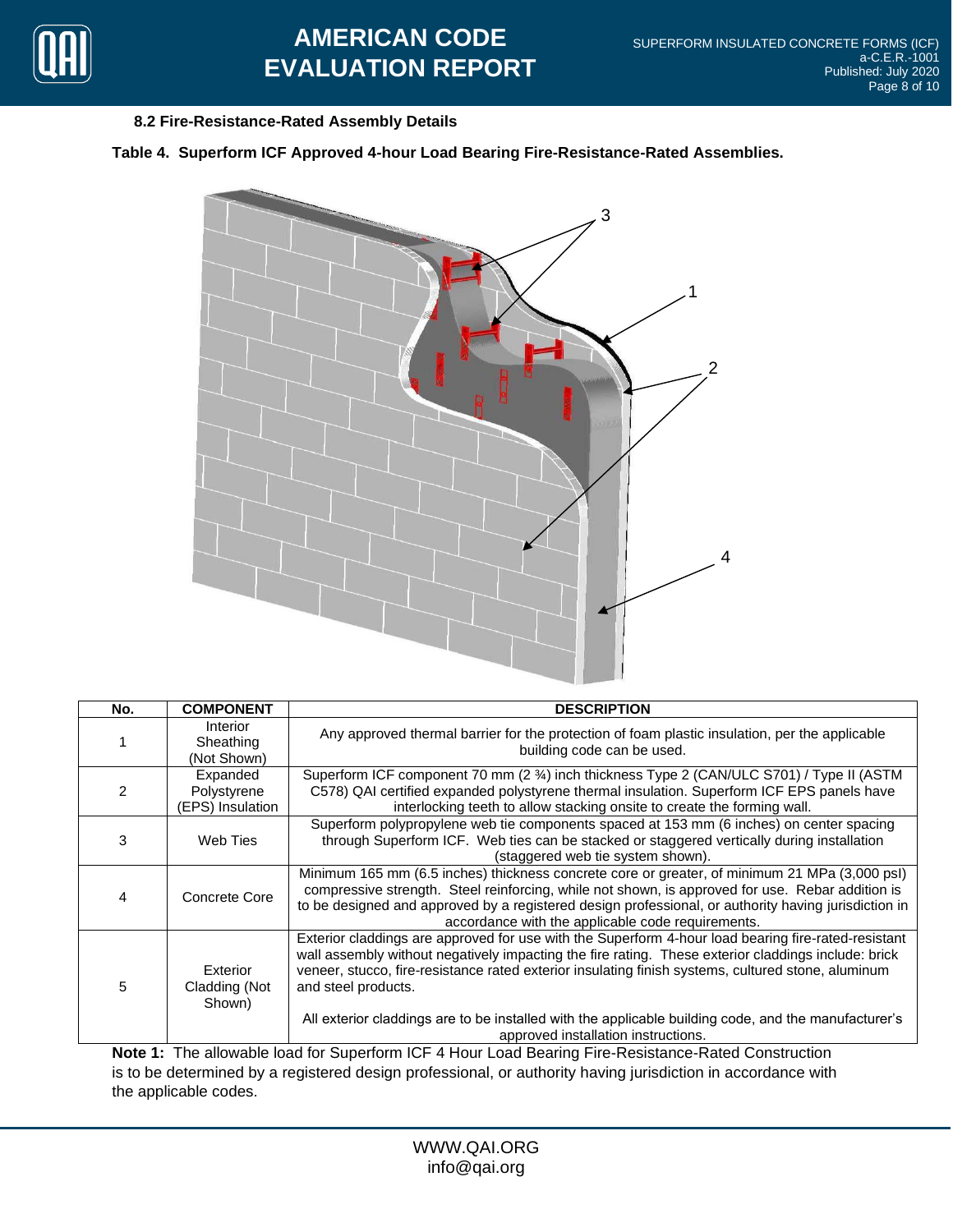

# **AMERICAN CODE EVALUATION REPORT**



**Figure 2. Example Superform ICF Product Details**